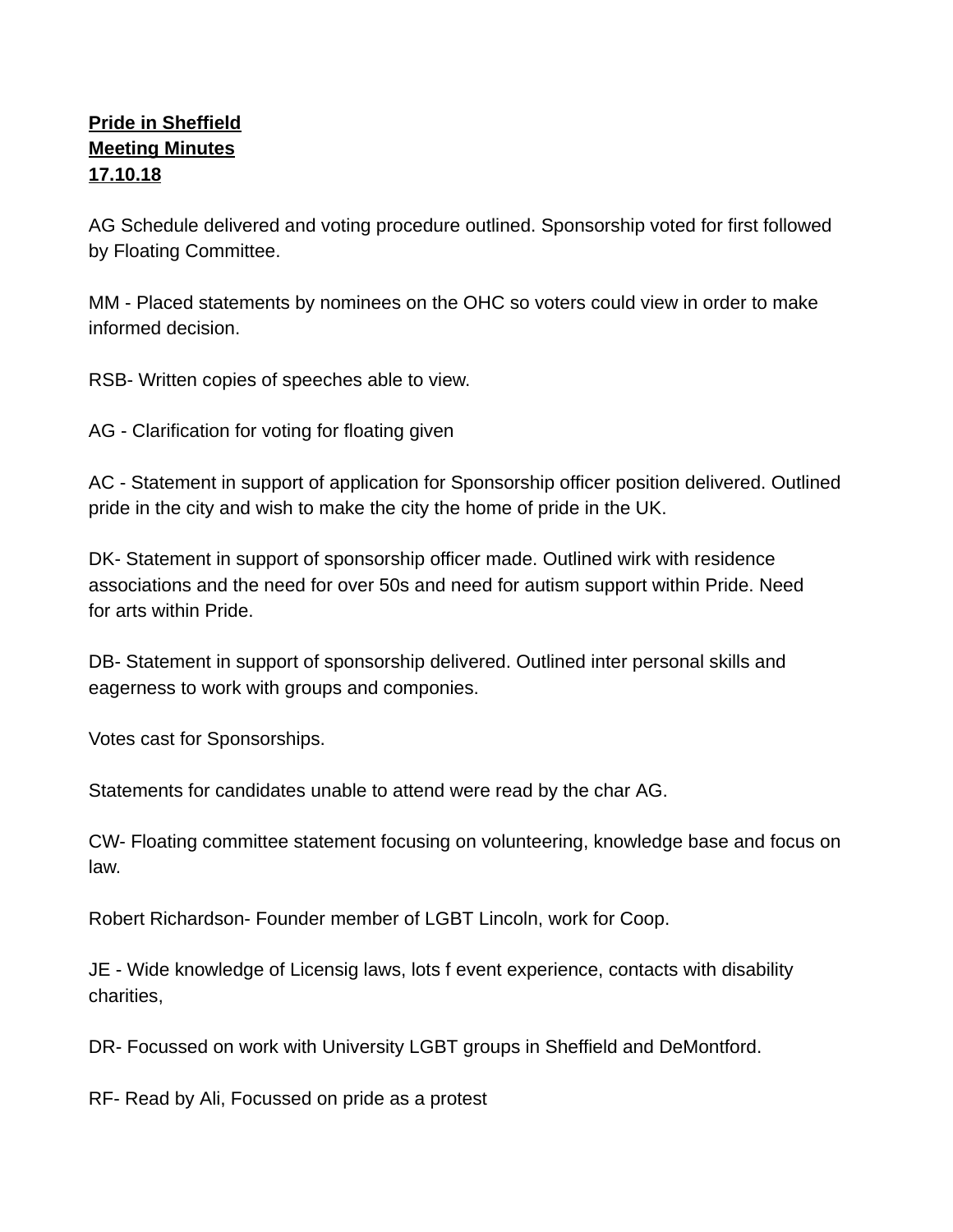OB- Hallam SU Trans Rep, more community focus, free, accessible and welcome to all.

SK- Promote neurodivergent and autistic people, need for art. Starting fundraising. Hit the ground running. Eager to help. Engage wider venues. Make it wider. Over 50s.

DB

Mission statements-MM- In law working with under 16s

RSB- Taken consideration with VAS

SN- It may cause an issue with certain types of volunteer work.

Updates

SN - Natwest not able to set us up for a bank account, New account with Yorkshire bank. Paypal set up, Liability insurance set up. Accesibility fund to be established.

NC - Pages for the website reAady to go. Partnership, volunteering and donations ready to go. Logo competition press release to be made live.

SN- Prides in September, Dates picked in order to not clash with other prides in the UK.

RR-  $27<sup>th</sup>$  is a good date but it is a good time for other events as well.

DK- football fixtures as well as students to be taken in to account, cannot arange it for September

 $CW-27<sup>th</sup>$  only city is Oldham that it clashes with.

NC- Contacted UKPON as well as Liverpool to link up

CW Look into visual art or vigil the day after the event.

DK- Chill out or tea dance the day after.